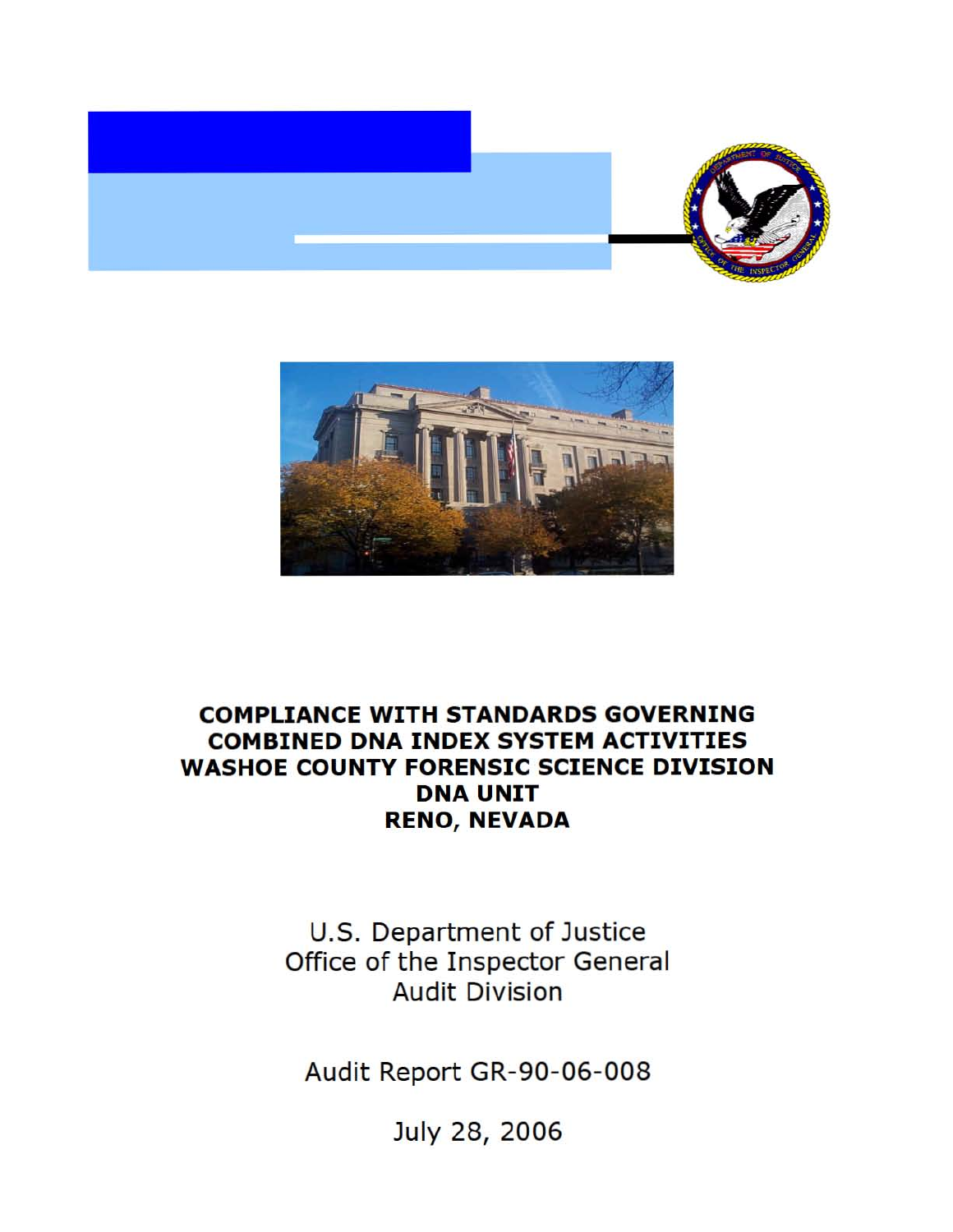## **COMPLIANCE WITH STANDARDS GOVERNING COMBINED DNA INDEX SYSTEM ACTIVITIES WASHOE COUNTY FORENSIC SCIENCE DIVISION DNA UNIT RENO, NEVADA**

## **EXECUTIVE SUMMARY**

The Office of the Inspector General, Audit Division, has completed an audit of compliance with standards governing Combined DNA Index System (CODIS) activities at the Washoe County Forensic Science Division DNA Unit  $(Laboratory).<sup>1</sup>$  The Federal Bureau of Investigation (FBI) began the CODIS Program as a pilot project in 1990. The DNA Identification Act of 1994 (Act) formalized the FBI's authority to establish a national DNA index for law enforcement purposes.<sup>2</sup> The Act specifically authorized the FBI to establish an index of DNA identification records of persons convicted of crimes, and analyses of DNA samples recovered from crime scenes. The Act further specified that the index include only DNA information that is based on analyses performed in accordance with standards issued by the FBI.

The FBI implemented CODIS as a distributed database with three hierarchical levels that enables federal, state, and local crime laboratories to compare DNA profiles electronically. The National DNA Index System (NDIS) is the highest level in the CODIS hierarchy and enables the laboratories participating in the CODIS Program to compare DNA profiles on a national level. The NDIS became operational in 1998 and is managed by the FBI as the nation's DNA database containing DNA profiles uploaded by participating states. DNA profiles originate at the local level, flow to the state and national levels, and are compared to determine if a convicted offender can be linked to a crime, or if crimes can be linked to each other.

The FBI provides CODIS software free of charge to any state or local law enforcement laboratory performing DNA analysis. A laboratory's profiles have to be uploaded to NDIS before the profiles benefit the system as a whole. Before a laboratory is allowed to participate at the national level a Memorandum of Understanding (MOU) must be signed between the FBI and the applicable state laboratory. The MOU defines the responsibilities of each

 $\overline{a}$ 

<sup>&</sup>lt;sup>1</sup> DNA, deoxyribonucleic acid, is genetic material found in almost all living cells that contains encoded information necessary for building and maintaining life. Approximately 99.9 percent of human DNA is the same for all people. The differences found in the remaining 0.1 percent allow scientists to develop a unique set of DNA identification characteristics (a DNA profile) for an individual by analyzing a specimen that contains DNA.

 <sup>2</sup> Public Law No. 103-322 (1994).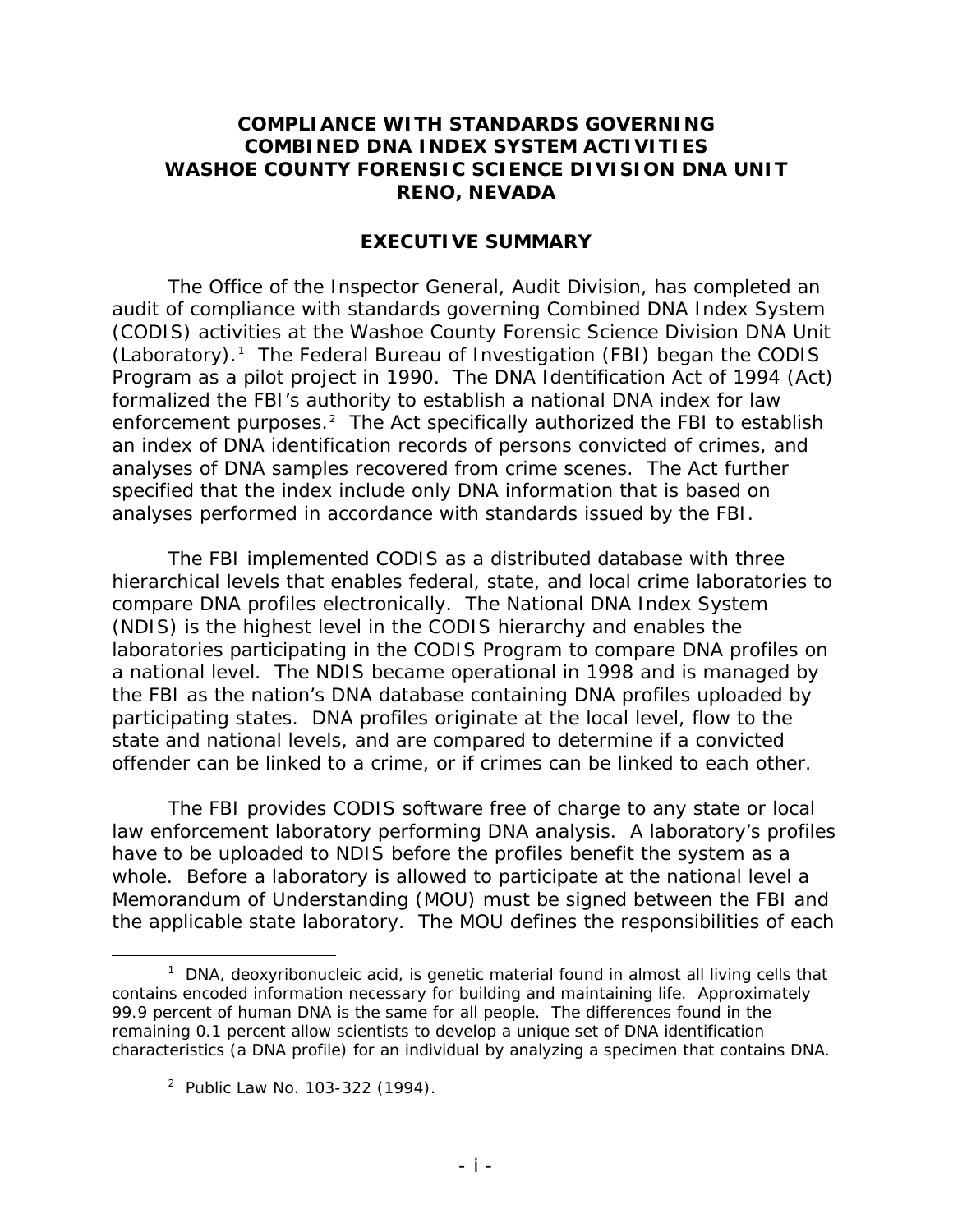party, includes a sublicense for the use of the CODIS software, and delineates the standards laboratories must meet in order to utilize NDIS.<sup>3</sup>

The objective of the audit was to determine if the Laboratory was in compliance with standards governing CODIS activities. Specifically, we performed testing to determine if the: (1) Laboratory was in compliance with the NDIS participation requirements; (2) Laboratory was in compliance with the quality assurance standards issued by the FBI; and (3) Laboratory's DNA profiles in CODIS databases were complete, accurate, and allowable.

We determined that the Laboratory was in compliance with the standards governing CODIS activities with some exceptions. Specifically, we noted the following:

- In 2 of the 10 NDIS matches reviewed, the designated law enforcement agency was not timely notified of the confirmed match according to criteria established by the FBI or the OIG. Laboratory management have since implemented a new review checklist that they said will enable them to better ensure that agencies are notified timely of CODIS matches.
- The Laboratory maintains the CODIS system server in an area accessible to all members of the Forensic Science Division (Division), which is not in keeping with the NDIS requirements for physical security of the CODIS system. The area where the server is stored can be secured easily, since it is in a room formerly used as an evidence storage vault. Division management agreed, and initiated immediate action to have the room re-keyed to limit access to approved personnel. Laboratory management subsequently provided documentation that the re-keying effort was completed, and that keys were distributed to DNA personnel and appropriate Laboratory management only. Consequently, we make no further recommendation to address this issue.
- Division staff is generally afforded physical access to all parts of the Division, with the exception of a few areas designated as restricted. While the Laboratory (DNA Unit) is identified as a restricted area, no measures have been taken to ensure that it is treated as such.

 $\overline{a}$ 

<sup>&</sup>lt;sup>3</sup> These standards were appended to the MOU as Appendix C - NDIS Procedure Manual. This manual is comprised of several operational procedures that provide specific instructions for laboratories to follow for procedures pertinent to NDIS. For our purposes, the NDIS participation requirements consist of the MOU and the NDIS operational procedures.